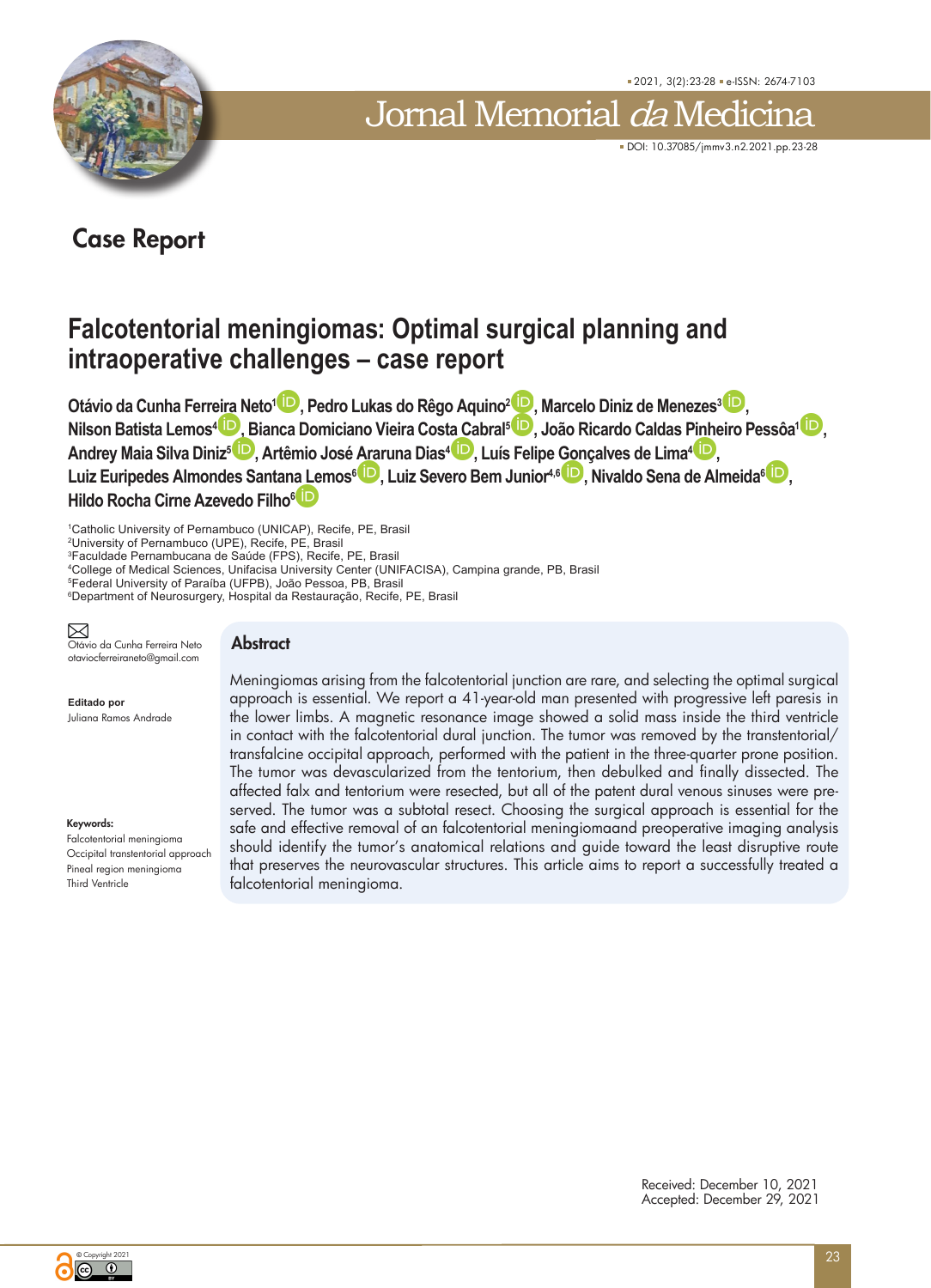### Introduction

A mong pineal region tumors, meningiomas are a rare<br>entity, corresponding to 2-8% of pineal tumors and 1% of all intracranial meningiomas.[1](#page-4-0)[-3](#page-4-1) Guttmann described the first pineal meningioma in 1930.<sup>[4](#page-4-2)</sup> These tumors originate from the posterior portion of the velum interpositum or falcotentorial union.<sup>3</sup>

Falcotentorial meningiomas (FTM), as with other pineal region tumors, are prevalent more in females.<sup>3</sup> These tumors can present a different relationship with vital neuroanatomical structures; therefore, it is essential to decide the ideal surgical approach. It is often difficult to discriminate between FTM and velum interpositum meningiomas, even after significant advances in neuroimaging.<sup>3</sup> However, arterial irrigation is the main difference between these two groups of tumors. The tentorial branches of the meningohypophyseal trunk usually supply FTMs, while branches of the posterior choroidal arteries irrigate velum interpositum meningiomas[.3-](#page-4-1)[6](#page-4-3) The surgical treatment of these tumors is not well established in literature since there are two main controversial issues. Firstly, concerning validating criteria for selecting the optimal surgical approach, and secondly, whether the main infiltrated venous structures can be sacrificed to obtain a radical resection of the tumor or whether they should be preserved.<sup>6</sup>

We report an FTM case approached by occipito-transtentorial access and subtotal tumor resection presenting a satisfactory clinical outcome.

## Case Report

A 41-year-old man, with no significant medical history, was admitted with progressive paresis in the left lower limb, which started one year earlier and deteriorated in the final 3 months and no other neurological alterations were found. A computed tomography (CT) scan revealed a solid mass in the pineal region, causing hydrocephalus. A ventricle-peritoneal shunt was performed as a primary hydrocephalus treatment. Posteriorly, brain magnetic resonance imaging (MRI) showed a solid mass inside the third ventricle in contact with the falcotentorial dural junction, 42 x 43 x 38 mm in diameter, hypointense in T1 and slight hyperintense in T2 sequences, with diffusion restriction and enhancement post gadolinium (Figure 1). It was minimally lateralized to the right side, with inferior displacement of the deep venous complex of Galen.



Figura 1. Preoperative axial T1 (A), sagittal T2 (B) and coronal (C) T2 MR images showing the pineal region meningioma, 42 x 43 x 38 mm in diameter, hypointense in T1 and hyperintense in T2 sequences, with the deep venous system displaced inferiorly.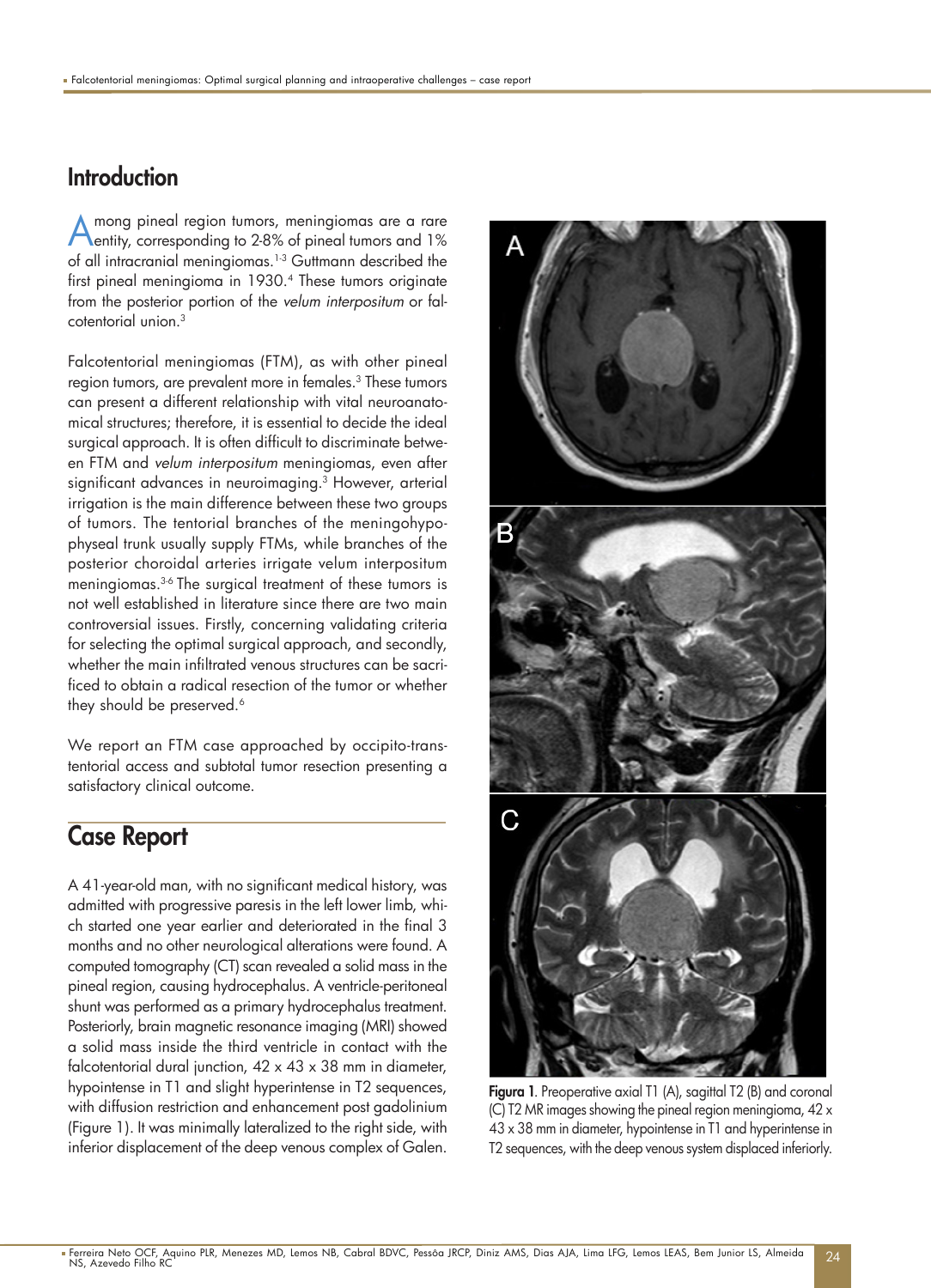The patient underwent a transtentorial/transfalcine occipital surgical approach in a three-quarter prone position. The patient's head was slightly elevated to 15 degrees in relation to the floor and turned 60 degrees toward the floor (Figure 2). The tumor was larger on the right side, and that side was chosen for a surgical approach. Firstly, the tumor was devascularized from the tentorium, then debulked and finally dissected. The affected falx and tentorium were resected, but all the patent dural venous sinuses were preserved. The tumor underwent a subtotal resection (Figure 3).



Figura 2. Transtentorial/transfalcine occipital surgical approach in three/quarter prone position and the patient head fixed in Mayfield.



Figura 3. A. Opening of the interhemispheric fissure through the right transtentorial/transfalcine occipital approach; B. Interhemispheric retraction reveals the tumor in a posterior incisural space; C-D. Tumor devascularization from the tentorium and resection; and E. Operative cavity. (Continued on next page)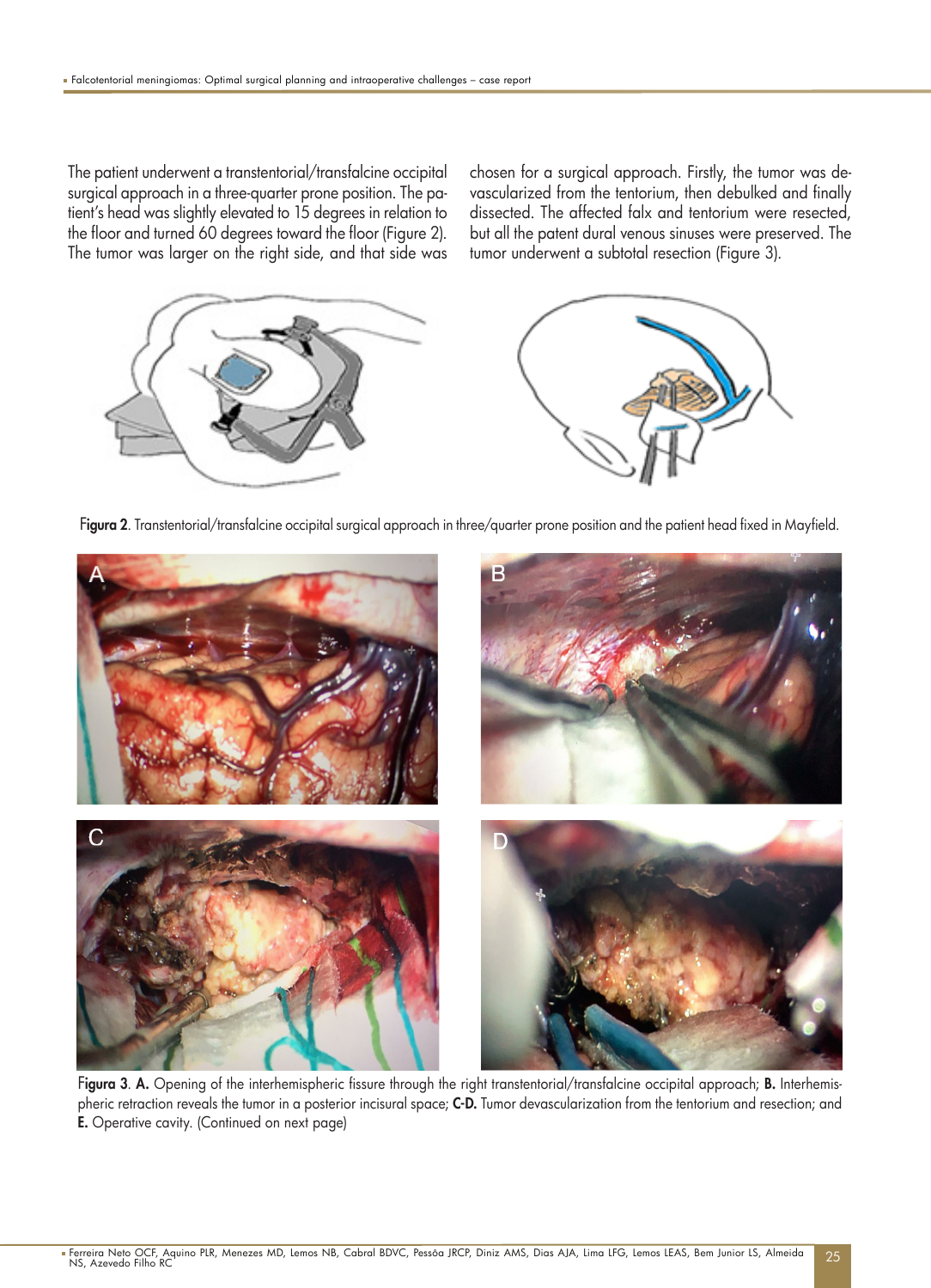

The patient presented superior temporal homonymous quadrantanopia in the immediate postoperative period and after permanently. The post-surgery CT revealed hypointense imaging in occipital-parietal artery supply region, suggesting ischemia and a small pneumocephalus (Figure 4). The patient is under ambulatory follow-up in the last three months, without other neurological symptoms. After, an anatomopathologic study demonstrated a WHO grade I meningothelial meningioma.



**Figura 4.** The post-surgery computed tomography revealing surgical complications.

## **Discussion**

FTMs occurs mostly in patients between 42-56 years old as well as the posterior fossa meningiomas[.7](#page-4-4) Previously studies revealed headaches as the most common symptom in pineal region meningiomas (60 to 100% of the cases), followed by ataxia (43 to 62%), personality changes and bradypsychia (37 to 46%) with homonymous hemianopia (20 to 46%)[.4](#page-4-2)

Ataxia is the most frequent late symptom in type I and II tumors. Personality changes and bradypsychia were mostly associated on obstructive hydrocephalus cases[.4](#page-4-2) Nevertheless, bilateral visual acuity deterioration due to progressive papilledema and the following atrophy of the optic nerve is extremely rare.<sup>8</sup>

In 2008, Bassiouni et al. classified FMTs tumors according to tumor base location and included four types.<sup>6</sup> In our case, the FTM originated from the posterior cerebral falx and displaced the venous system inferiorly, type I by the Boussioni classification.

Regarding surgical treatment, comprehending the relationship between meningiomas of the pineal region and the deep venous system is decisive for better results. Invasive tumor degree or the permeability of the vein of Galen and the straight sinus and the displacement of these vessels are relevant points in view of the tumor's mass effect.<sup>7,[9](#page-5-1)</sup>

The vein of Galen and straight sinus occlusion and invasion were described in preoperative angiographic studies; consequently, the development of a secondary collateral venous drainage is frequently found.<sup>7[9](#page-5-1)</sup> It can be explained because the posterior half of the vein of Galen and the anterior half of the straight sinus is mostly the first vessels affected by meningiomas and are not related to the tumor's growth direction.

Identifying vessel occlusion and the secondary collateral venous drainage is essential to evaluate the optimal FTMs surgical planning.<sup>7,8</sup> Many authors have proposed that the displacement of the deep venous system due to tumor growth direction is the most important characteristic when deci-ding the surgical approach.<sup>1,[2](#page-4-5),[4,](#page-4-2)6</sup> Therefore, Type I of FTMs displace the venous complex inferiorly, type II superiorly, type III medially (supero-/inferomedial), and type IV to the contralateral side of the meningioma[.4](#page-4-2)

FTMs surgical objective is to achieve a macroscopically complete resection of the lesion, to relieve or solve the neu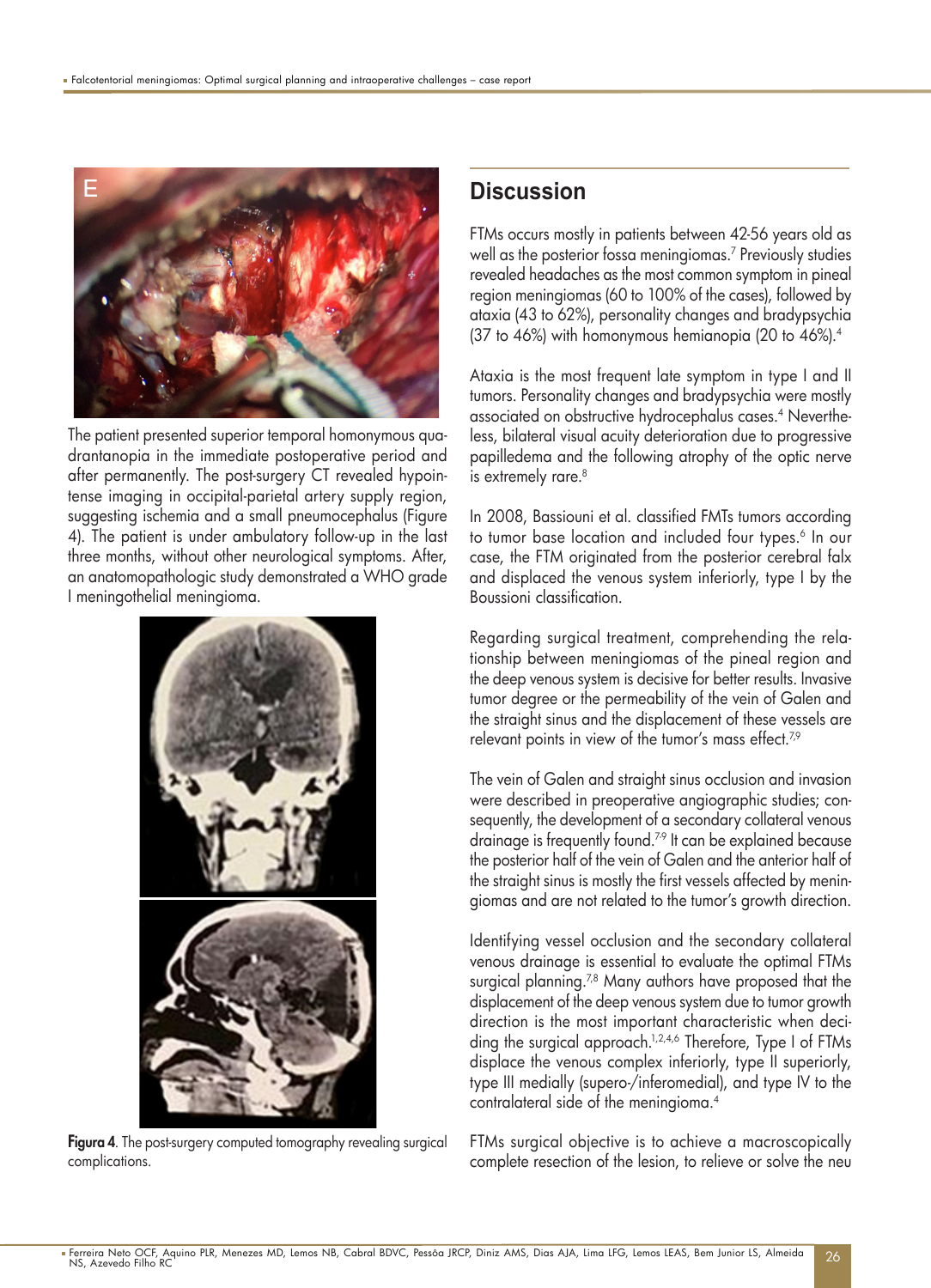rologic/clinical symptoms, and to acquire a tissue sample for a definitive diagnosis. Therefore, the recommendation to perform an intraoperative biopsy is established, paving the way to obtaining a differential diagnosis from other pineal tumors (e.g., germinoma) for which the management may be different toward a partial resection after adjuvant therapy.<sup>10</sup>

Classically, for preoperative artery embolization is an important adjuvant treatment for meningioma. However, most FTMs present short artery caliber, which can difficult preoperative artery embolization.[7](#page-4-4)

The anatomical relation between the tumor and the deep venous complex of Galen is the most important factor when choosing the surgical approach. Some surgical approaches are described for these tumors: transtenrotial/transfalcine occipital approach, supracerebellar infratentorial approach, occipital bitranstentorial/falcine approach and anterior interhemispheric transsplenial approach.

Transtentorial/Transfalcine Occipital Approach. It was used in our case, and it is the most frequently used for pineal meningiomas. This approach is more specifically advised in type I and IV FTMs, which originate from posterior falx immediately above the vein of Galen and straight sinus junction. In this location, the tumor's growth displaces posterior and inferiorly the deep venous complex.

This approach is used to reach tumors with a mostly supratentorial and a smaller infratentorial extension. The occipital lobe is also gravity-dependent positioned bearing the largest component of the tumor. In this present case, we consider this information to be an important feature in our surgical approach choice. However, this surgical approach has some disadvantages such as an increased risk of visual cortex damage (due to cortex retraction), possible trochlear nerve damage at the tentorial opening and a limitation of the contralateral view of the tumor margin.

## **Conclusion**

The selection of an optimal surgical approach is essential for the safe and effective removal of an FTM. Preoperative imaging analysis should identify the tumor's anatomical relations and guide the least disruptive route that preserves the neurovascular structures. This article aims to report a successfully treated FTM at our service and to serve as a literary review. Subtotal resections appear to reduce severe neurological deficit rates, thus, being beneficial in most cases such as ours.

Otávio da Cunha Ferreira Neto https://orcid.org/0000-0003-0517-0212 Pedro Lukas do Rêgo Aquino https://orcid.org/0000-0002-1244-8641 Marcelo Diniz de Menezes https://orcid.org/ Nilson Batista Lemos https://orcid.org/0000-0002-2331-6871 Bianca Domiciano Vieira Costa Cabral https://orcid.org/0000-0001-7725-0524 João Ricardo Caldas Pinheiro Pessôa https://orcid.org/0000-0002-0612-6478 Andrey Maia Silva Diniz https://orcid.org/0000-0002-5572-7018 Artêmio José Araruna Dias https://orcid.org/0000-0002-3565-0586 Luís Felipe Gonçalves de Lima https://orcid.org/0000-0002-0130-0625 Luiz Euripedes Almondes Santana Lemos https://orcid.org/0000-0001-5334-004X Luiz Severo Bem Junior https://orcid.org/0000-0002-0835-5995 Nivaldo Sena de Almeida https://orcid.org/ Hildo Rocha Cirne Azevedo Filho https://orcid.org/0000-0002-1555-3578

### **Referências**

- <span id="page-4-0"></span>1. Behari S, Das KK, Kumar A, Mehrotra A, Srivastava AK, Sahu RN and Jaiswal AK. Large/giant meningiomas of posterior third ventricular region: falcotentorial or velum interpositum? Neurol India 2014;62(3):290-295 Doi[:10.4103/0028-](https://www.doi.org/10.4103/0028-3886.136934) [3886.136934](https://www.doi.org/10.4103/0028-3886.136934)
- <span id="page-4-5"></span>2. Hong CK, Hong JB, Park H, Moon JH, Chang JH, Lee KS and Park SW. Surgical Treatment for Falcotentorial Meningiomas. Yonsei Med J 2016;57(4):1022-1028 Doi:[10.3349/](https://www.doi.org/10.3349/ymj.2016.57.4.1022) [ymj.2016.57.4.1022](https://www.doi.org/10.3349/ymj.2016.57.4.1022)
- <span id="page-4-1"></span>3. Yaşar S and Kırık A. Surgical Management of Giant Intracranial Meningiomas. Eurasian J Med 2021;53(2):73-78 Doi:[10.5152/eurasianjmed.2021.20155](https://www.doi.org/10.5152/eurasianjmed.2021.20155)
- <span id="page-4-2"></span>4. Guttmann E. Zur pathologie und Klinik der Meningiome. J Zeitschrift Neurol und Psych 1930;123(1):606-625
- 5. Ito J, Kadekaru T, Hayano M, Kurita I, Okada K and Yoshida Y. Meningioma in the tela choroidea of the third ventricle: CT and angiographic correlations. Neuroradiology 1981;21(4):207- 211 Doi:[10.1007/bf00367342](https://www.doi.org/10.1007/bf00367342)
- <span id="page-4-3"></span>6. Bassiouni H, Asgari S, König HJ and Stolke D. Meningiomas of the falcotentorial junction: selection of the surgical approach according to the tumor type. Surg Neurol 2008;69(4):339-349; discussion 349 Doi[:10.1016/j.surneu.2007.02.029](https://www.doi.org/10.1016/j.surneu.2007.02.029)
- <span id="page-4-4"></span>7. Quiñones-Hinojosa A, Chang EF, Chaichana KL and Mc-Dermott MW. Surgical considerations in the management of